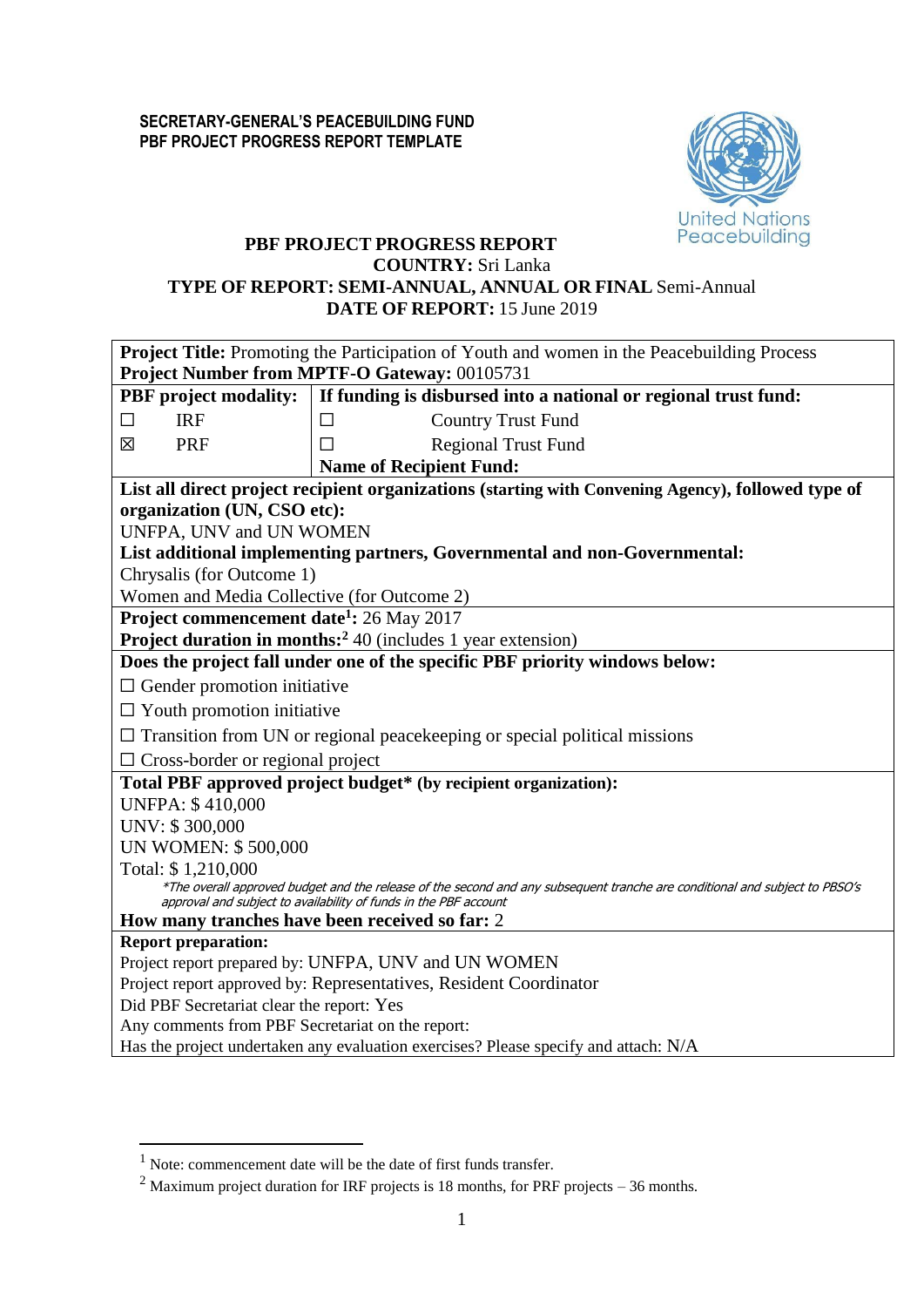#### *NOTES FOR COMPLETING THE REPORT:*

- *Avoid acronyms and UN jargon, use general / common language.*
- *Be as concrete as possible. Avoid theoretical, vague or conceptual discourse.*
- *Ensure the analysis and project progress assessment is gender and age sensitive.*

### **PART 1: RESULTS PROGRESS**

Briefly explain the **status of the project** in terms of its implementation cycle, including whether all preliminary/preparatory activities have been completed (1500 character limit):

The project is in the implementation phase & progress against outcomes is on track. However, the recent terrorist attacks & communal violence against Muslims and continued political instability have posed challenges in implementation. Further, a 1 year extension was approved on 25 April 2019.

Outcome 1: MoU signed with two state Universities and NYSC for development of a youth, peace and volunteer scheme. This included a training of trainers on youth and peace with Universities and NYSC. Under the capacity building programme, 5 CSO/Youth related institutions continued to implement their work plans to localize UNSCR 2250. V-Awards 2018 was implemented and recognized a national volunteer for peacebuilding. Joint research on the role of youth and volunteers in preventing violent extremism has been completed. Steering committee setup and planning for the development of a costed action plan on Youth initiated in the Central Province. Recruitment of 30 youth to form the Youth Peace Panel is underway.

Outcome 2: All 10 Multi-Party Dialogues (MPDs) with local officials were completed; 2nd phase of capacity building commenced. Capacity building of local officials on gender-sensitive policy making completed in Southern, Northern & Eastern Provinces. Forum on reforms within political institutions for more women's representation completed. Additional social media trainings conducted in Southern & Eastern Provinces. Social media campaign on women's peace activism in Sri Lanka completed.

Given the recent/current political/peacebuilding/ transition situation/ needs in the country, has the project been/ does it continue to be **relevant** and well placed to address potential conflict factors/ sources of tensions/ risks to country's sustaining peace progress? Please illustrate. If project is still ongoing, are any adjustments required? (1500 character limit)

The Sri Lankan context has drastically changed due to 1) constitutional crisis of October 2018 which has fractured public trust in the government & 2) recent April 2019 attacks targeting churches and hotels claiming 250+ lives which created new ethno-religious divides resulting in incidents of communal violence against Muslims.

These incidents have created a feeling of insecurity among Sri Lankans and trust in the government has been widely lost. The project remains relevant for progressing the peacebuilding agenda as it continues to strengthen capacities of youth and elected female officials, and to advocate and mobilize further support from various entities for greater youth and women's role in governance and decision-making.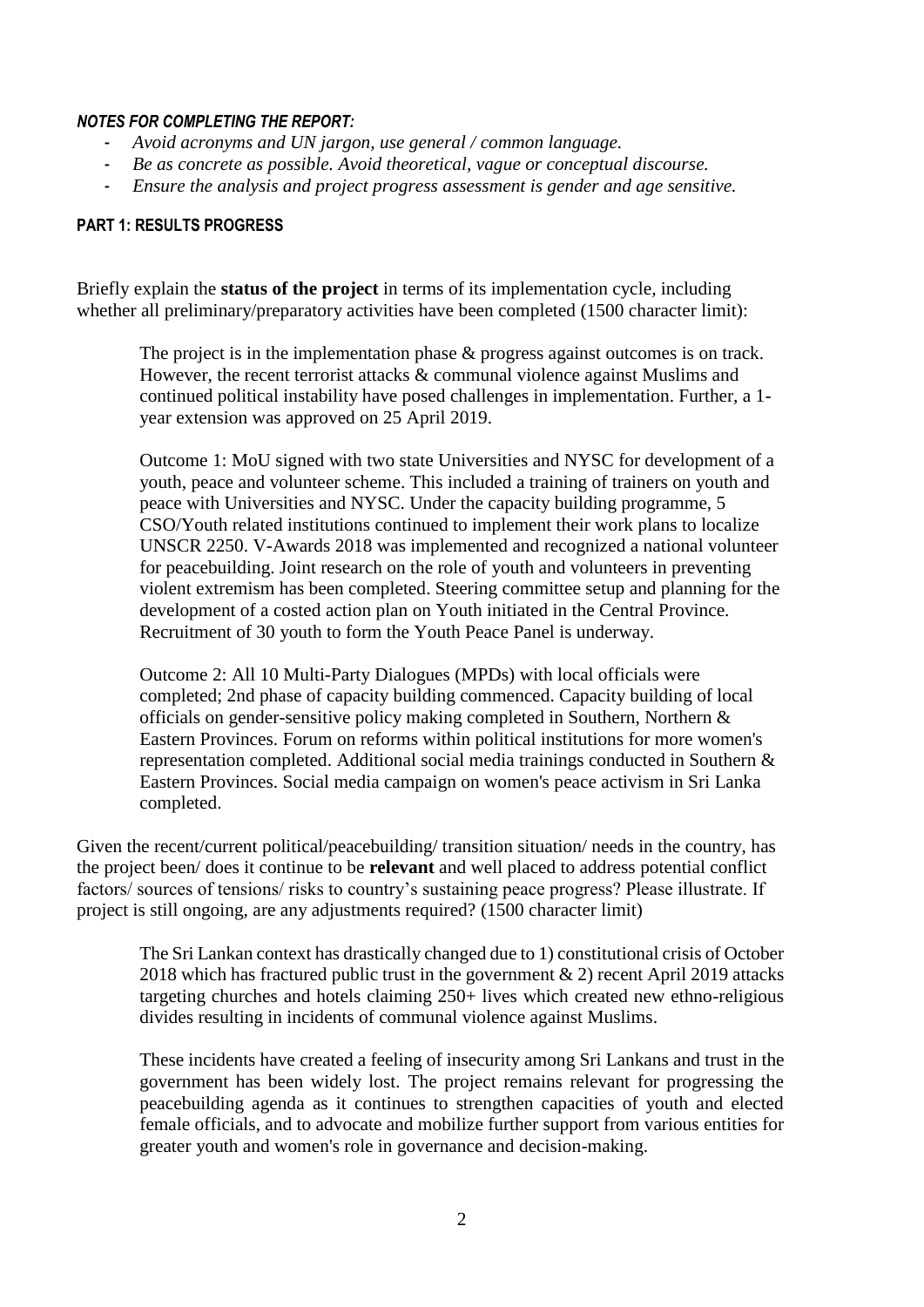All Provincial Councils (PC) have been dissolved. This has required adjustments for both outcomes. Under Outcome 2, the Elections Commission is no longer interested in collaborating on Activities 2.2.5  $& 2.2.6$ . This was revised to an advocacy campaign on the PC 30% nomination quota for women and on voter education for ethical politics however, as PC elections are unlikely to be held in 2019 due to upcoming Presidential Elections, alternative activities on advocacy and awareness raising on women's role in peacebuilding and coexistence are being explored. Work at the provincial level has been reconfigured to the local level. In the current context, planned financial support is to be revised to provide further technical support to volunteers to act as catalysts of peace.

In a few sentences, summarize **what is unique/ innovative/ interesting** about what this project is trying/ has tried to achieve or its approach (rather than listing activity progress) (1500 character limit).

The project aims to break the stereotypes and barriers that exist among youth leaders and among key stakeholders engaged with women in politics. To achieve this, the project uses a youth-centric approach, which ensures that young people are equal partners than passive beneficiaries. Inclusion of youth from diverse ethnic/religious backgrounds including the disabled has given them a more holistic understanding of challenges and opportunities for young people across the provinces. Further, the project will establish a Youth Peace Panel at National level with equal representation from all 9 provinces, connecting youth with key government institutions, policymakers, and regional/global-level networks. YPS Sri Lanka revamped through this project, is now considered as a best practice globally.

The MPDs were first of its kind to be conducted to achieve consensus across political parties on governance and peacebuilding issues at the local level. They were wellreceived and the first follow-up in Kandy indicated high potential to generate significant peacebuilding results particularly in the current context - see annex for post-MPD impact. Given the general lack of cooperation between political parties, this is an example of how parties can work together for a common cause beyond 'party politics'. It would be a useful, established platform to broach discussions on coexistence, tolerance and PVE following the April 2019 attacks.

Considering the project's implementation cycle, please **rate this project's overall progress towards results to date**: On track.

In a few sentences summarize **major project peacebuilding progress/results** (with evidence), which PBSO can use in public communications to highlight the project (1500 character limit):

Outcome 1: Ruhuna University professors trained on peace education through the project are cascading training to 975 undergraduates. 3 trainings with NYSC to support an action plan on youth and peacebuilding. UNV conducted sessions on peacebuilding for 800 youth at Youwun Puraya 2019. V-Awards 2018 was implemented in February 2019 with three awards, including one for the volunteer for peacebuilding.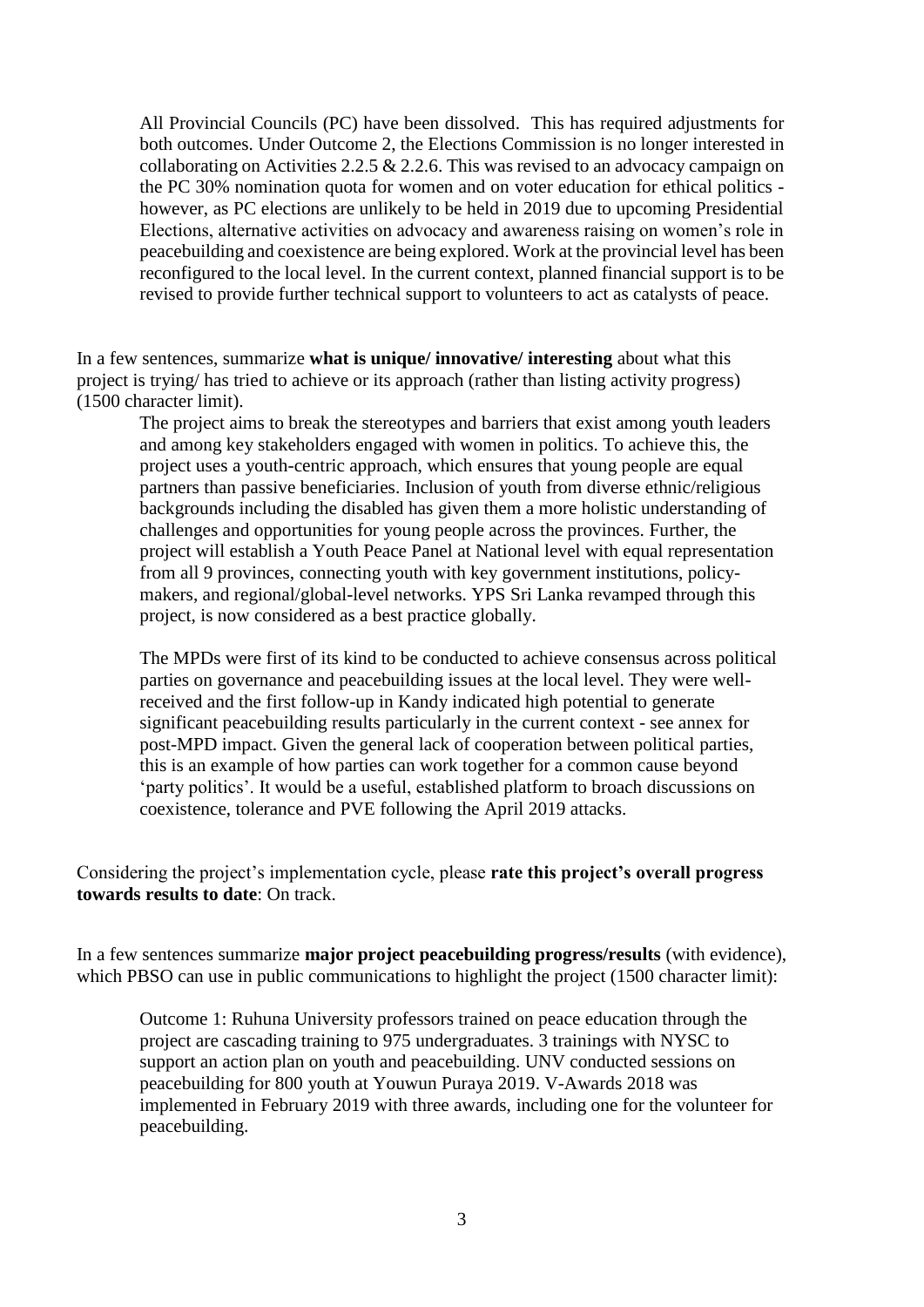Research commissioned found that majority of youth view violent extremism as the main factor threatening political & socio-economic stability and recommends that government should prioritize moving from 'countering terrorism' to 'preventing violent extremism'. It highlights that the attractiveness of extremism among youth to a large extent remains the same or is even increasing. Research findings & recommendations will inform UN Sri Lanka's future engagement on PVE.

Outcome 2: MPDs generated action beyond the scope of the project. It facilitated identification of potential triggers for conflict & community solutions. E.g. in Nuwara Eliya the Governor convened a meeting subsequently to discuss district level issues and next steps. Drug abuse and environmental issues specifically related to waste management were identified in most MPDs as areas for collaboration across communities and parties. Kurunegala focused on creating a Mother's Front to combat substance abuse among youth; replicating good practices like village townhalls; capacity building for female local councillors by public officials. Refer attachment.

In a few sentences, explain how the project has made **real human impact**, that is, how did it affect the lives of any people in the country – where possible, use direct quotes that PBSO can use in public communications to highlight the project (1500 character limit):

The winner of V-Award 2018, volunteering for peacebuilding stated: "The benefit from working on a project like this goes beyond fighting cancer. We learn to fight as one Sri Lanka and have no differences dividing us."

"I understood that peacebuilding is a collaborative humanitarian effort and that we need to put more effort towards it. – Official of the National Youth Services Council

"The whole peacebuilding process was unknown or little known before attending this workshop. All aspects of the process were covered during the workshop and we gained a lot of knowledge and developed many skills towards facilitating." – Senior Professor of the University of Ruhuna

"As a newly elected female local councillor, I believed the first foundation for my political life was laid through this training. I learnt a lot of things that I have not learnt before. I appreciate that what I learnt from this programme was on how to work strategically at the village level. My council is lacking a committee for women's and children's affairs. Post-this programme I am determined to establish one " - Female elected official at MPD for Kandy District.

"Following the discussion on reconciliation at the MPD and the suggestion to visit Islam mosques, I paid a visit to the Kahapitiya Jumma Masjid Mosque to understand more about the Islam religion and its practices. It was a great way to strengthen reconciliation efforts." - Female (Sinhalese) elected official at Capacity Building Programme for Kandy District.

If the project progress assessment is **on-track**, please explain what the key **challenges** (if any) have been and which measures were taken to address them (1500 character limit).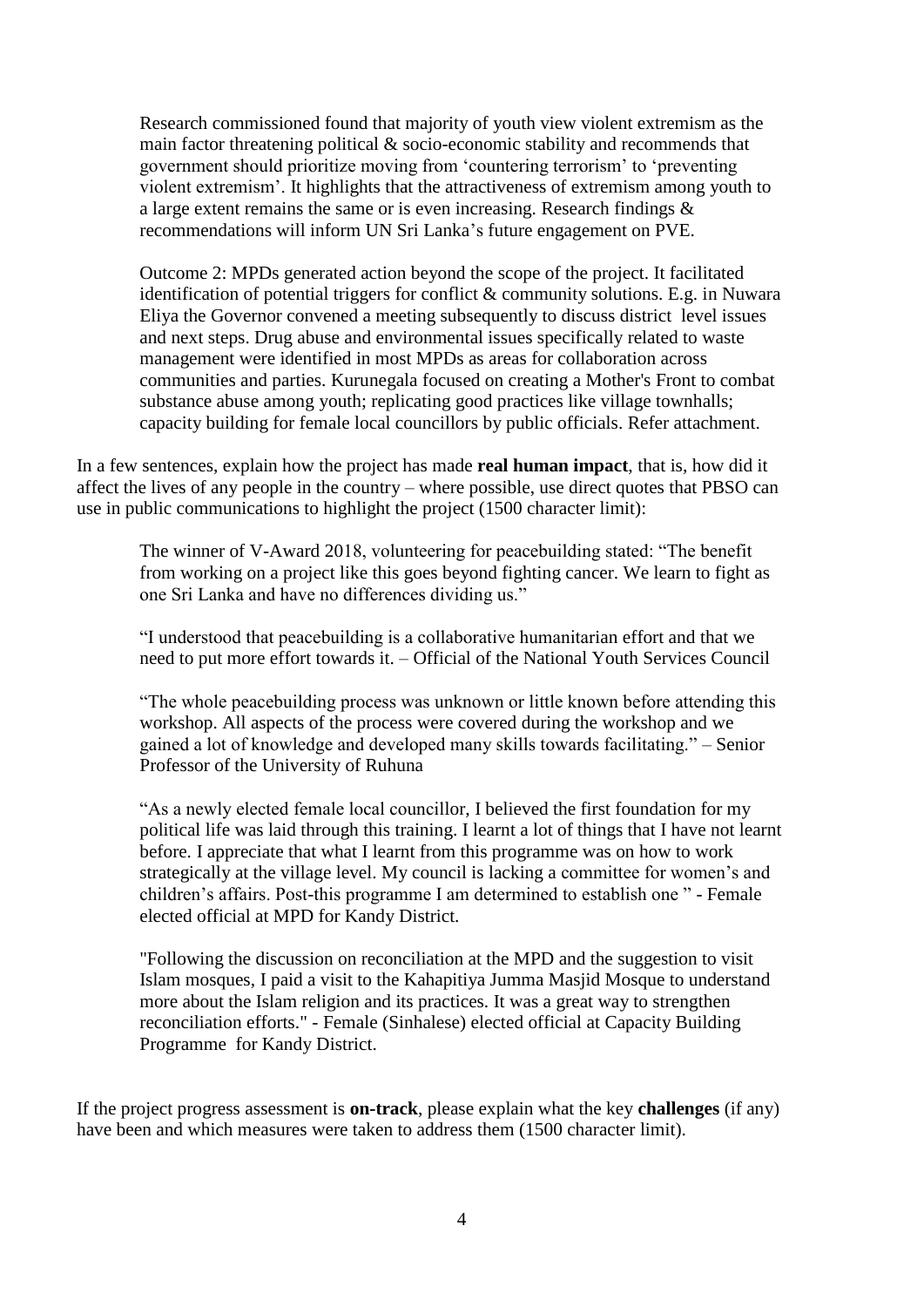October 2018 constitutional crisis, the April 2019 terrorist attacks and communal violence against Muslims posed challenges to delivery of both outcomes. As a mitigating strategy, UN agencies are conducting security risk and programme criticality assessments, which are ongoing. Security risks have limited travel to project locations causing delays in delivery of activities. The work of many government authorities, universities and CSOs have also been limited due to the situation.

Non-functioning Provincial Councils pose a further challenge. UNFPA will continue to work at the provincial level through the provincial administration & UN Women has revised its strategy to work at the local level. For UNV, the link between the global and national/local levels on youth & peace agenda were strengthened so that young people and organizations can understand their contribution to the global level, this included the participation of youth trained in the framework of this project in international events on youth and peace.

For Outcome 2, multi-party dialogues resumed in January 2019 and completed in March. However, the second and third phases of capacity building and follow-up have been delayed by the April 2019 terrorist attacks. UN Women is also assessing locallevel acceptance of continuing the next phases and alternate modalities.

If the assessment is **off-track**, please list main reasons/ **challenges** and explain what impact this has had/will have on project duration or strategy and what **measures** have been taken/ will be taken to address the challenges/ rectify project progress (1500 character limit):

Please attach as a separate document(s) any materials highlighting or providing more evidence for project progress (for example: publications, photos, videos, monitoring reports, evaluation reports etc.). List below what has been attached to the report, including purpose and audience.

Outcome 1:

- 1. Youth Peace Panel Multi-stakeholder meeting report and pictures; Draft Youth Peace Panel Terms of Reference; all for application – advertisement published in print and social media; and booster posts on social media
- 2. Report on activities on healing and psycho-social support for war affected women
- 3. Provincial action plan development meeting minutes
- 4. Social media updates on Youth4Peace capacity building programme; YPS engagement; State of the World's Volunteerism Report 2018; V-awards 2018; Competence Enhancement Programme; Yowun Puraya 2019;

Outcome 2:

- 1. Photographs and feedback from all 10 Multi-Party Dialogues held in 5 Provinces.
- 2. Trilingual training resources developed for elected local officials and reports from these workshops.
- 3. Reports from forums on increasing women's representation within political parties and reforms within political institutions.
- 4. Trilingual content developed for social media campaigns and statistics on reach + reports on trainings on social media for elected officials.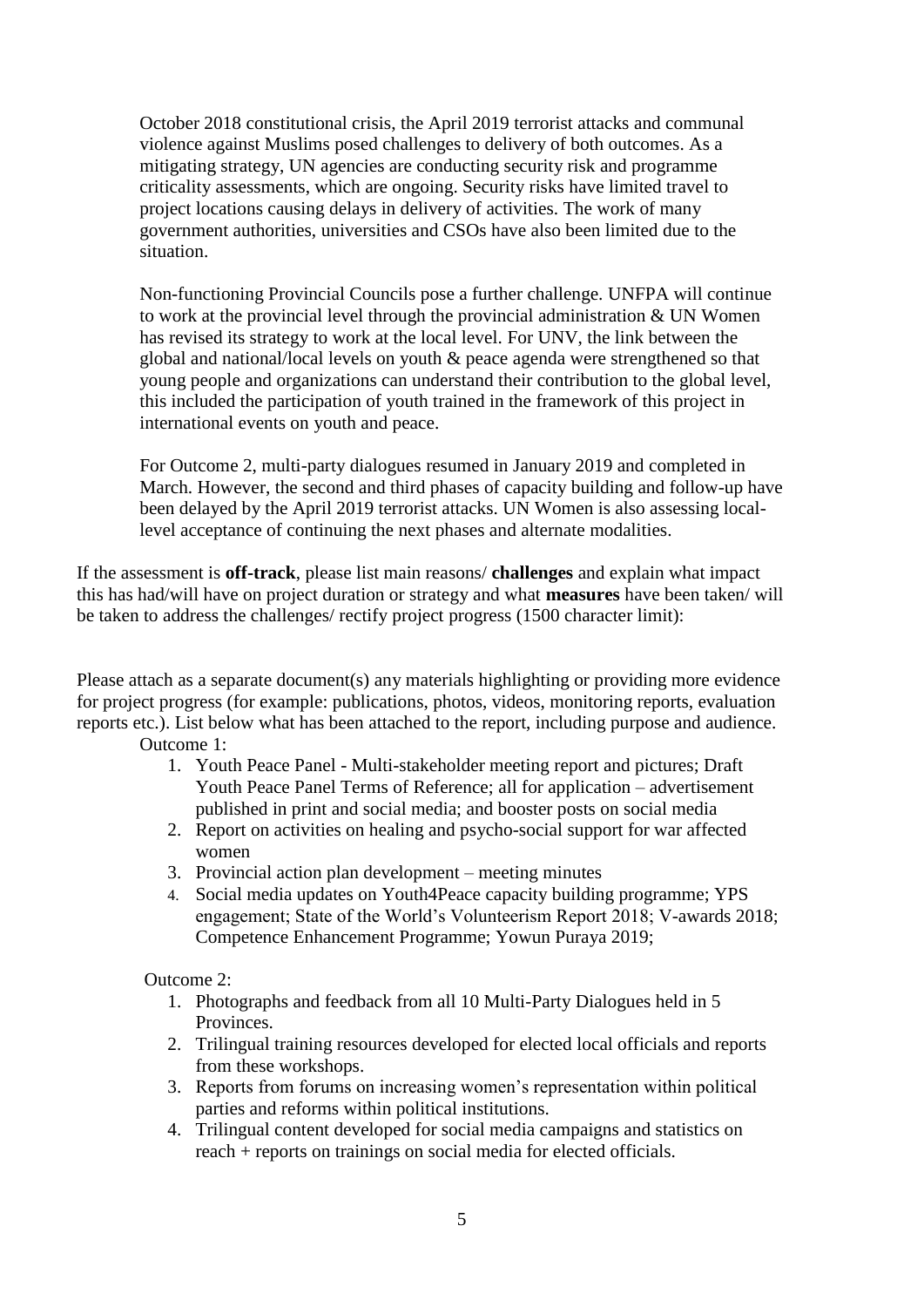## **1.1 Result progress by project outcome**

*The space in the template allows for up to four project outcomes. If your project has more approved outcomes, contact PBSO for template modification.*

**Outcome 1:** Youth are actively and positively engaged in the peacebuilding process so that their voices are reflected in key policy and decision making processes and outcomes at the national and sub-national levels.

## **Rate the current status of the outcome progress:**

**Progress summary:** *Describe main progress under this Outcome made during the reporting period (for June reports: January-June; for November reports: January-November; for final reports: full project duration), including major output progress (not all individual activities). If the project is starting to make/ has made a difference at the outcome level, provide specific evidence for the progress (quantitative and qualitative) and explain how it impacts the broader political and peacebuilding context. Where possible, provide specific examples of change the project has supported/ contributed to as well as, where available and relevant, quotes from partners or beneficiaries about the project and their experience. (3000 character limit)?* 

Under output 1, delivery of a ToT to professors and lecturers of Ruhuna University on peace education through nonformal learning under the framework of the signed MoU completed and 3 Trainings to NYSC officials and youth federation to develop a national action plan on youth and peacebuilding were delivered.

6 UN National Volunteers have been placed at CSO and NYSC to strengthen their capacities in mainstreaming UNSCR 2250 and MOUs have been signed for microgrants to support those institutions in localizing 2250. Youth, Peace and Security Coalition in Sri Lanka was reactivated and implemented activities to raise awareness on youth and peace. With extra funding from BMZ in the framework of this project, YPS Coalition implemented two trainings of trainers (one for the coalition itself and one Sarvodaya), a policy dialogue on localizing UNSCR 2250 in Sri Lanka and a workshop on campaigning for youth and peace. In addition, videos were reflecting the journey of the youth in peacebuilding. 3 trainings for officials from NYSC and youth federation were conducted and included the development of a national action plan on youth and peace for NYSC.

V-Awards 2018, a national-level event acknowledging the role of volunteers in peace and development was implemented with thematic awards on youth and peacebuilding. The winner, Hilir Mohamed, a national from Sri Lanka and from the Muslim community, is through his organization not only fighting cancer but supporting interreligious and inter-ethnic dialogue and unity.

Multi-stakeholder meeting was held to consult with government and not-for profit sector on the structure, composition and functioning of the Youth Peace Panel. Public call for application to recruit 30 members for the YPP was published. Research report on PVE is being finalised. Steering committee meeting was held in Central Province to discuss and plan the development of the action plan on Youth.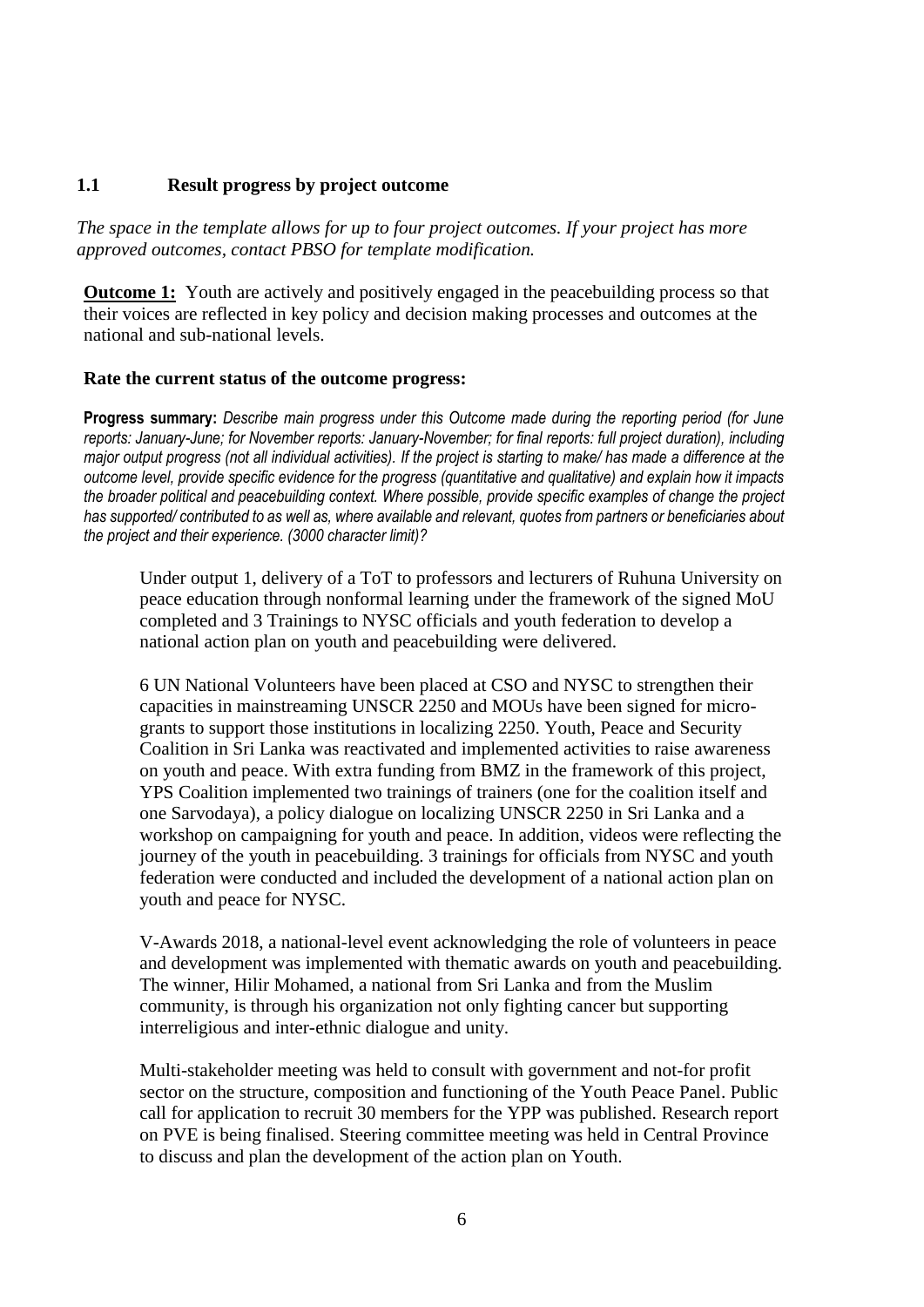Drama, visual documentary, stories of expression of war affected and physically challenges women produced and presented to showcase their memory and healing. The presentations reached an audience of 579 people in the Northern province.

**Outcome 2:** State decision-making processes are more equitable and inclusive to enable women's meaningful participation and leadership in governance and peacebuilding.

#### **Rate the current status of the outcome progress: On track**

#### **Progress summary:** *(see guiding questions under Outcome 1)*

Forums amongst political parties to develop effective strategies to increase women's participation in political parties were completed in all 5 Province. The Southern forum, held in December 2018, was tense due to the constitutional crisis but revealed that female councillors were more eager to engage productively across parties than their male counterparts - though, they were not provided opportunities to do so within their councils. Residential training on gender-sensitive policy making for elected female local councillors was conducted for the Southern, Northern and Eastern Provinces - this included a post-training media briefing for the Northern & Eastern Provinces. A forum to discuss reforms to political institutions in collaboration with women activists and elected officials including trade union leaders, was completed in late November 2018. Additional capacity building for female councillors on use of social media was conducted in Ampara and Galle. A social media campaign titled '30 Days of Feminism' was completed in March 2019, and a video produced on women's peace activism in Sri Lanka. The video was viewed 140,096 times and reached 190,478 people. Campaign posts earned 26,510 twitter impression and reached 17,889 people on FaceBook. Feedback on the campaign noted learning of pioneering women and their historic achievements which were previously unknown to most.

The project completed the series of Multi-Party and Multi-Stakeholder Dialogues on Peacebuilding and Collective Leadership, convening a diverse mix of elected male and female officials (representing each local authority in a district) to build crossparty consensus on facilitating peacebuilding at the local level. 10 MPDs were held for 16 of 25 districts in Sri Lanka, convening representatives from approx. 208 (of 341) local authorities across the country, which focused on addressing conflict drivers and fostering reconciliation at the local level, by developing shared solutions that would benefit all communities. With a women-centric approach, it was clear across all MPDs that there was a stronger sense of understanding and kinship, irrespective of party lines, given the common problems affecting their districts and the common challenges women councillors face in both entering and staying in politics. The opportunities for frank discussion and the focus on collaboration resulted in impact beyond the local level. The 1st capacity building workshop for Kandy revealed that subsequent to the MPD, several Sinhalese participants noted that they had visited mosques within their constituency areas and better understood their Muslim constituents and the Islam religion as a result. Several had formed Women's Committees within their Pradeshiya Sabhas while many others had submitted proposals and conducted programmes on women's employment, waste management, substance abuse, affordable housing - in some instances even securing funding for these programmes/initiatives. Refer annex for list of results.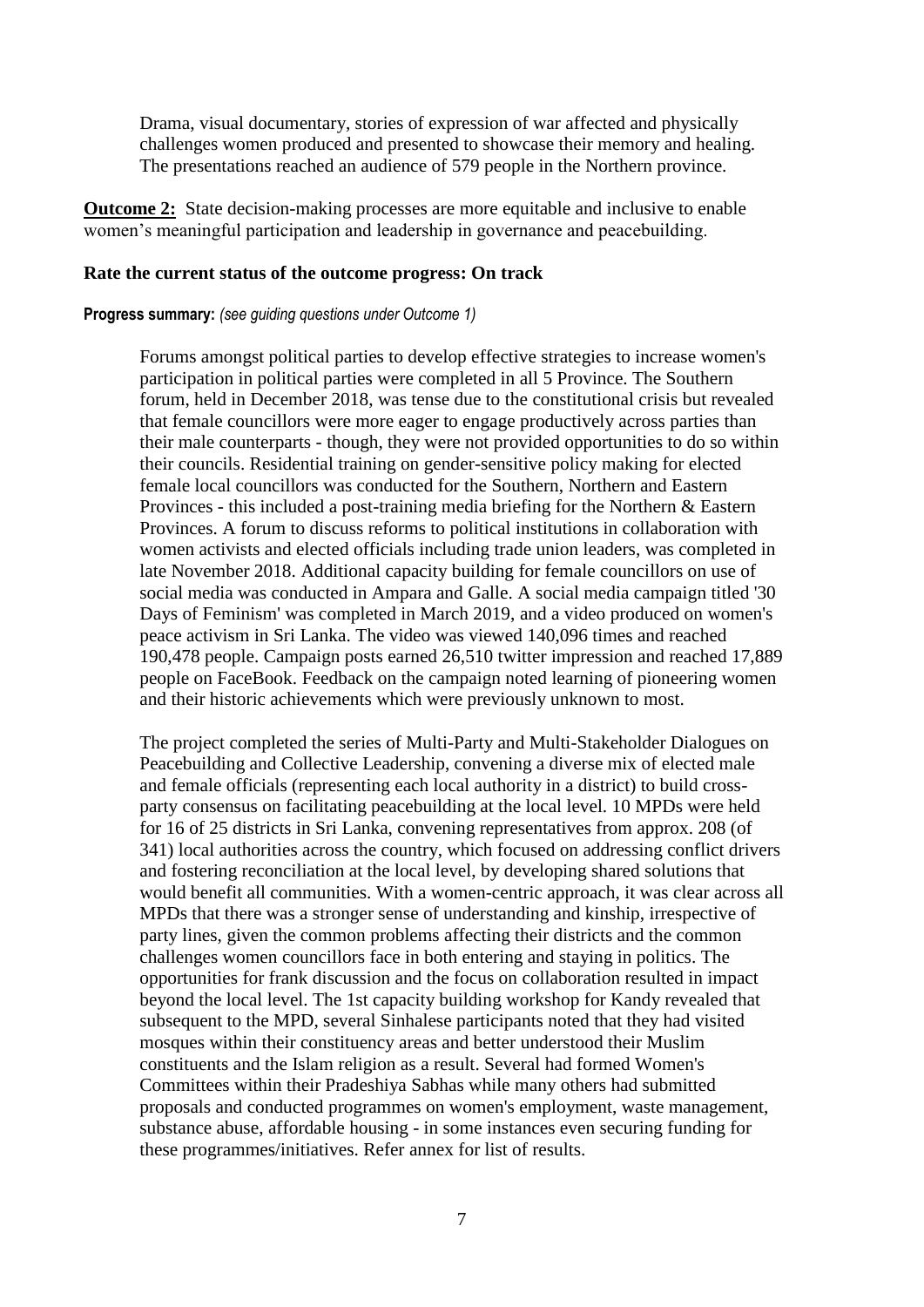# **Outcome 3:** Not Applicable

# **Rate the current status of the outcome progress:**

**Progress summary:** *(see guiding questions under Outcome 1)* 

**Outcome 4:** Not Applicable

# **Rate the current status of the outcome progress:**

**Progress summary:** *(see guiding questions under Outcome 1)* 

# **1.2 Cross-cutting issues**

| <b>National ownership:</b> How has the        | The PBF Board and the Oversight Committee (OC)                 |
|-----------------------------------------------|----------------------------------------------------------------|
| national government demonstrated              | comprised of key Government officials, donors, civil           |
| ownership/commitment to the project           | society and the UN are evidence of the Government's            |
| results and activities? Give specific         | commitment towards the project.                                |
| examples. (1500 character limit)              | Outcome 1, the project works in partnership with               |
|                                               | Provincial council and NYSC under the Ministry of Youth        |
|                                               | Affairs. The NYSC has actively supported through               |
|                                               | engagement of its officials and youth federation on the        |
|                                               | competence enhancement programme. Despite the                  |
|                                               | dissolution of provincial councils, the administrative         |
|                                               | officers have been very positive and engaged in convening      |
|                                               | a steering committee to discuss the way forward for            |
|                                               | developing an action plan on Youth. Representatives of         |
|                                               | NYSC, ONUR and other government institutions actively          |
|                                               | participated in the multi-stakeholder meeting and              |
|                                               | expressed support to establishing a Youth Peace Panel.         |
|                                               |                                                                |
|                                               | Outcome 2, the project works in close partnership with         |
|                                               | multiple political parties, local government and local         |
|                                               | councillors. Political parties sent senior representatives for |
|                                               | the Multi-Party Dialogues. District Secretaries further        |
|                                               | nominated their staff as representatives at the dialogues;     |
|                                               | there were some MPDs where the Assistant District              |
|                                               | Secretary him/herself attended. Nuwara Eliya saw high          |
|                                               | level representation including officials on behalf of the      |
|                                               | Governor of the Central Province. Many District                |
|                                               | Secretariats also committed to supporting and capacitating     |
|                                               | newly elected female councillors on government                 |
|                                               | programmes, schemes and regulations at the local level.        |
| <b>Monitoring:</b> Is the project M&E plan on | The M&E plan is on track. For Outcome 1, monitoring and        |
| track? What monitoring methods and            | follow-up support to the participants of the capacity          |
| sources of evidence are being/have been       | building programme with NYSC and university of Ruhuna          |
| used? Please attach any monitoring-           | were provided with the leadership of UNV. Pre and post         |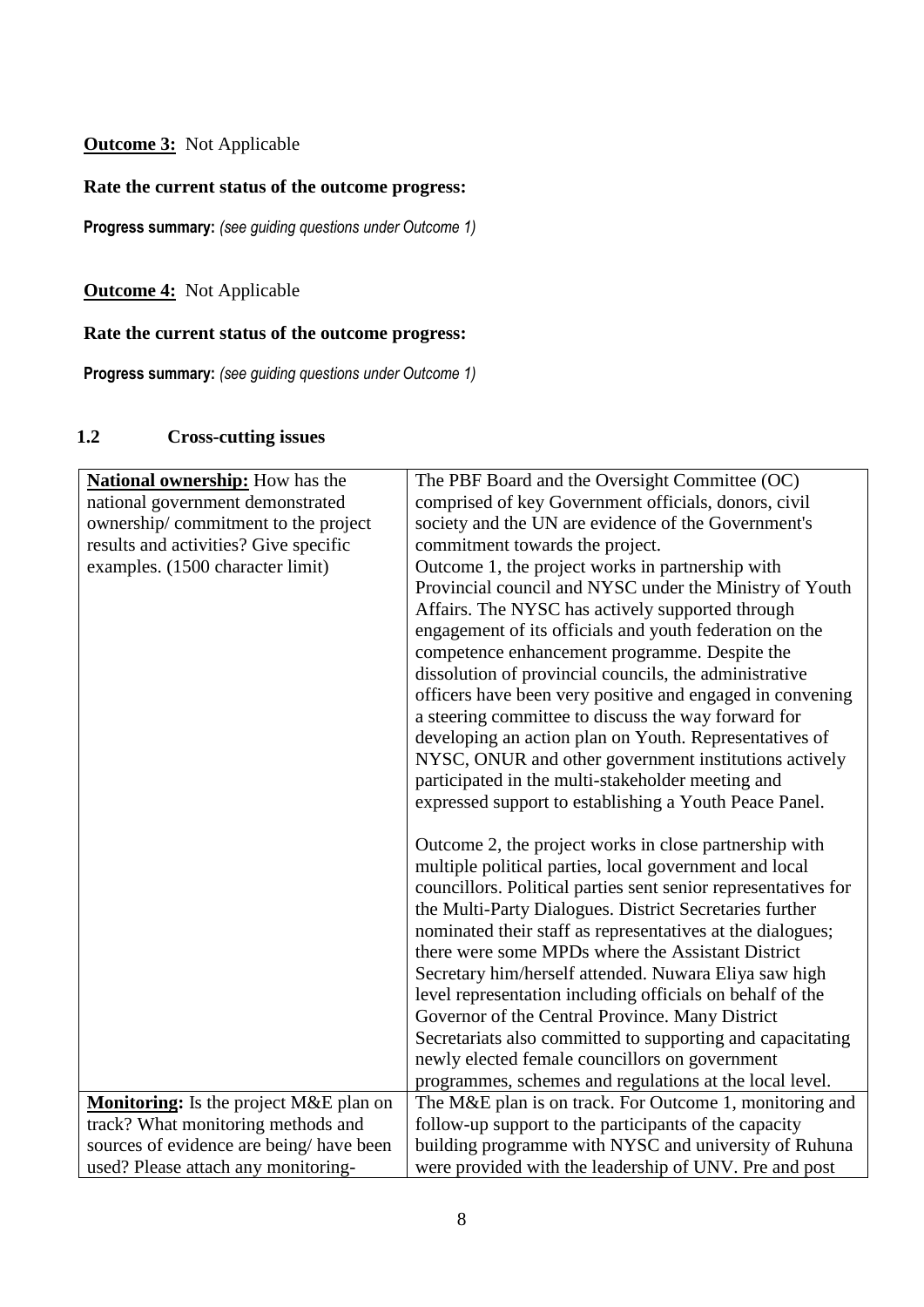| related reports for the reporting period.<br>(1500 character limit)?                                                                                                                                                                                                                            | evaluation formats were developed. The participants also<br>reflected on the competences they have strengthened<br>through a self-evaluation certificate. Qualitative feedbacks<br>were also collected from the youth participants through<br>daily reflection activities.<br>For Outcome 2, monitoring and evaluation tools have been<br>developed to measure the impact of different activities.<br>Pre- and post-dialogue evaluations were conducted in all<br>MPDs which are being analysed (summary to be shared<br>once completed).                                                                                                                                                           |
|-------------------------------------------------------------------------------------------------------------------------------------------------------------------------------------------------------------------------------------------------------------------------------------------------|-----------------------------------------------------------------------------------------------------------------------------------------------------------------------------------------------------------------------------------------------------------------------------------------------------------------------------------------------------------------------------------------------------------------------------------------------------------------------------------------------------------------------------------------------------------------------------------------------------------------------------------------------------------------------------------------------------|
| <b>Evaluation:</b> Provide an update on the<br>preparations for the external evaluation<br>for the project, especially if within last 6<br>months of implementation or final report.<br>Confirm available budget for evaluation.<br>(1500 character limit)                                      | All agencies have collectively budgeted 60,500 USD for<br>the final evaluation, which will be cost-shared. A draft<br>TOR for the final evaluation has been prepared by the 3<br>agencies.                                                                                                                                                                                                                                                                                                                                                                                                                                                                                                          |
| Catalytic effects (financial): Did the<br>project lead to any specific non-PBF<br>funding commitments? If yes, from<br>whom and how much? If not, have any<br>specific attempts been made to attract<br>additional financial contributions to the<br>project and beyond? (1500 character limit) | MPDs and the research on PVE have provided new<br>information on local level context which has been the basis<br>for resource mobilization efforts.<br>UNVs placed in CSO have been working on resource<br>mobilization efforts on behalf of the CSOs.                                                                                                                                                                                                                                                                                                                                                                                                                                              |
| <b>Catalytic effects (non-financial):</b> Did<br>the project create favourable conditions<br>for additional peacebuilding activities by<br>Government/ other donors? If yes, please<br>specify. (1500 character limit)                                                                          | Research on PVE will be shared in the coming months<br>with UN and other stakeholders to highlight the needs to<br>address violent extremism and inform design of future<br>interventions.<br>Engagement with NYSC is supporting development of<br>action plans on peacebuilding efforts.<br>Individuals councillors who participated in the MPDs are<br>now initiating their own activities supporting their<br>communities via their local councils.                                                                                                                                                                                                                                              |
| <b>Exit strategy/ sustainability:</b> What steps<br>have been taken to prepare for end of<br>project and help ensure sustainability of<br>the project results beyond PBF support<br>for this project? (1500 character limit)                                                                    | Sustainability strategy is focused on beneficiaries and<br>implementing partners take forward the results of the<br>project based on their improved capacities.<br>YPS Coalition was reactivated, strengthened and<br>meaningfully engaged in the project ensuring ownership<br>and sustainability. Connection has been strengthened with<br>the global level on youth and peace agenda. All work plans<br>with NYSC & CSO have been embedded into larger<br>programmes to ensure sustainability and ownership.<br>The YPP established through project will receive capacity<br>building support and will continue to function beyond the<br>project. Implementing partner (IP) has been engaged in |
|                                                                                                                                                                                                                                                                                                 | developing provincial level action plans for youth. Post<br>project the IP will monitor the implementation of the<br>action plan.                                                                                                                                                                                                                                                                                                                                                                                                                                                                                                                                                                   |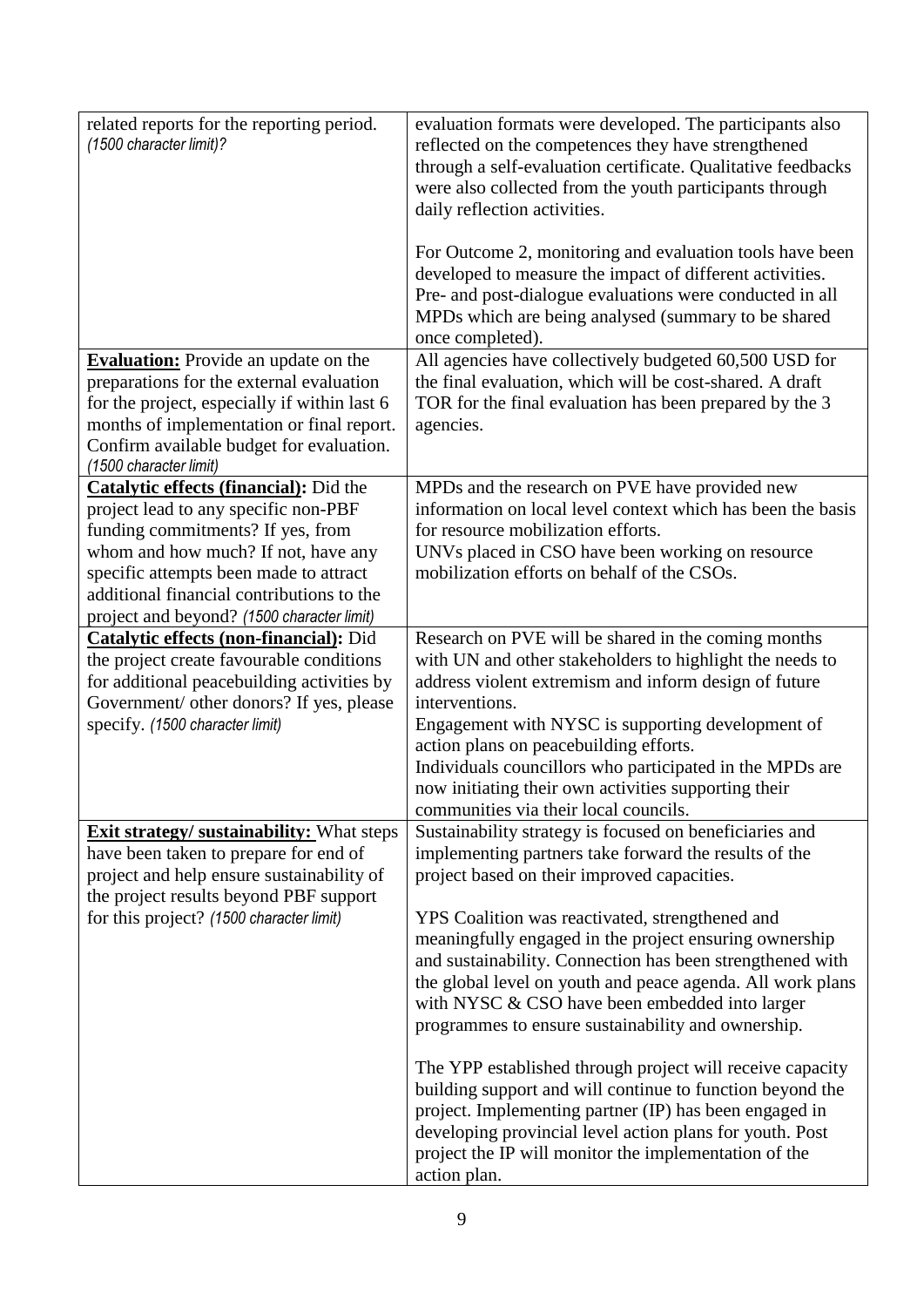|                                                                                                                                                                                                                    | The capacity development of newly elected female local<br>councillors will have cascading effect beyond the duration<br>of the project as they will apply their learning to provide<br>more sustainable and inclusive community-level solutions.<br>The capacity development of implementing partners have<br>strengthened women's networks to engage in governance<br>and peace building. Notably, the MPDs organically led to a<br>series of action points going beyond the dialogue, as it<br>focused on what participants can do for themselves or each<br>other, collaboratively, as opposed to what UN Women or<br>other donors could do for them.                                                                                                                       |
|--------------------------------------------------------------------------------------------------------------------------------------------------------------------------------------------------------------------|--------------------------------------------------------------------------------------------------------------------------------------------------------------------------------------------------------------------------------------------------------------------------------------------------------------------------------------------------------------------------------------------------------------------------------------------------------------------------------------------------------------------------------------------------------------------------------------------------------------------------------------------------------------------------------------------------------------------------------------------------------------------------------|
| <b>Risk taking:</b> Describe how the project<br>has responded to risks that threatened the<br>achievement of results. Identify any new<br>risks that have emerged since the last<br>report. (1500 character limit) | The dissolution of provincial councils, the constitutional<br>crisis of October 2018, and the April 2019 terrorist attacks<br>as well as the communal violence against Muslims were<br>challenges that had to be addressed during the reporting<br>period.                                                                                                                                                                                                                                                                                                                                                                                                                                                                                                                     |
|                                                                                                                                                                                                                    | Under Outcome 1, Development of provincial level action<br>plans on youth and the recruitment of 30 youth for the<br>Youth Peace Panel were reinitiated only in late May once<br>the situation was deemed fairly stable.                                                                                                                                                                                                                                                                                                                                                                                                                                                                                                                                                       |
|                                                                                                                                                                                                                    | Under Outcome 2, the Elections Commission (EC) is no<br>longer keen to collaborate on the proposed work. Given the<br>political sensitivity associated with the MPDs, these were<br>resumed after ascertaining it could be convened with the<br>consensus of political parties, District Secretariats and<br>participants themselves.<br>In consultation with the CSO partner, work with the EC<br>was previously adapted to awareness raising on the<br>provincial level 30% nomination quota for women and<br>voter education on ethical politics. However, as PC<br>elections are unlikely, advocacy on women's role and<br>engagement in peacebuilding and coexistence is being<br>explored. Further, work at the provincial level has been<br>adapted to the local level. |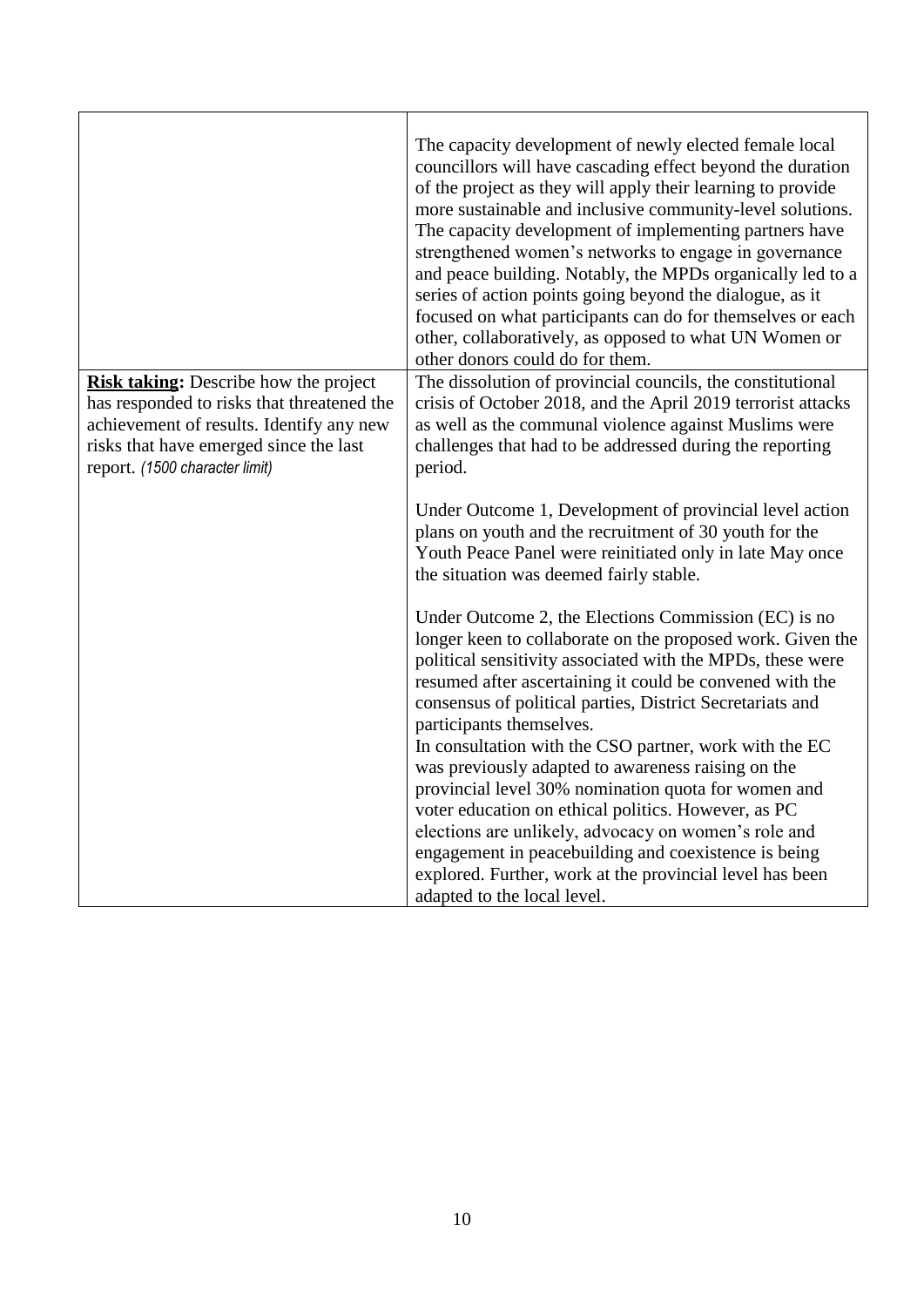| Gender equality: In the reporting<br>period, which activities have taken place<br>with a specific focus on addressing issues<br>of gender equality or women's<br>empowerment? (1500 character limit) | For Outcome 1, gender balance in representation of<br>trainers and experts were thoroughly considered. All<br>personal project throughout the Youth4Peace programme<br>included reports on gender. The UN Volunteer placed in<br>Samutthana in Northern province is currently working on<br>the role of youth in preventing domestic violence and<br>gender based violence. Gender is one of key criteria for<br>selection of members when establishing the Youth Peace<br>Panel. Composition of steering committees at provincial<br>level consider gender representation to ensure women's<br>participation.<br>Outcome 2 is fully focused on women's active and<br>meaningful participation in governance and peacebuilding |
|------------------------------------------------------------------------------------------------------------------------------------------------------------------------------------------------------|--------------------------------------------------------------------------------------------------------------------------------------------------------------------------------------------------------------------------------------------------------------------------------------------------------------------------------------------------------------------------------------------------------------------------------------------------------------------------------------------------------------------------------------------------------------------------------------------------------------------------------------------------------------------------------------------------------------------------------|
|                                                                                                                                                                                                      | processes. In this period, conducted residential training<br>programmes on gender-sensitive policy making for elected<br>officials in Southern, Northern and Eastern Provinces;<br>completed forums with political parties on increasing<br>women's representation in parties in all project locations;<br>conducted additional social media training for Southern<br>and Eastern Provinces; completed a forum with elected<br>officials on reforms within political institutions; completed<br>social media campaigns on women's peace activism; and<br>completed 10 MPDs in all 5 Provinces, commenced with<br>2nd phase of capacity building for MPD attendees.                                                             |
| <b>Other:</b> Are there any other issues<br>concerning project implementation that<br>you want to share, including any capacity<br>needs of the recipient organizations?<br>(1500 character limit)   | The political climate and recent terrorist attacks as well as<br>the communal violence against Muslims have impacted the<br>project adversely.                                                                                                                                                                                                                                                                                                                                                                                                                                                                                                                                                                                 |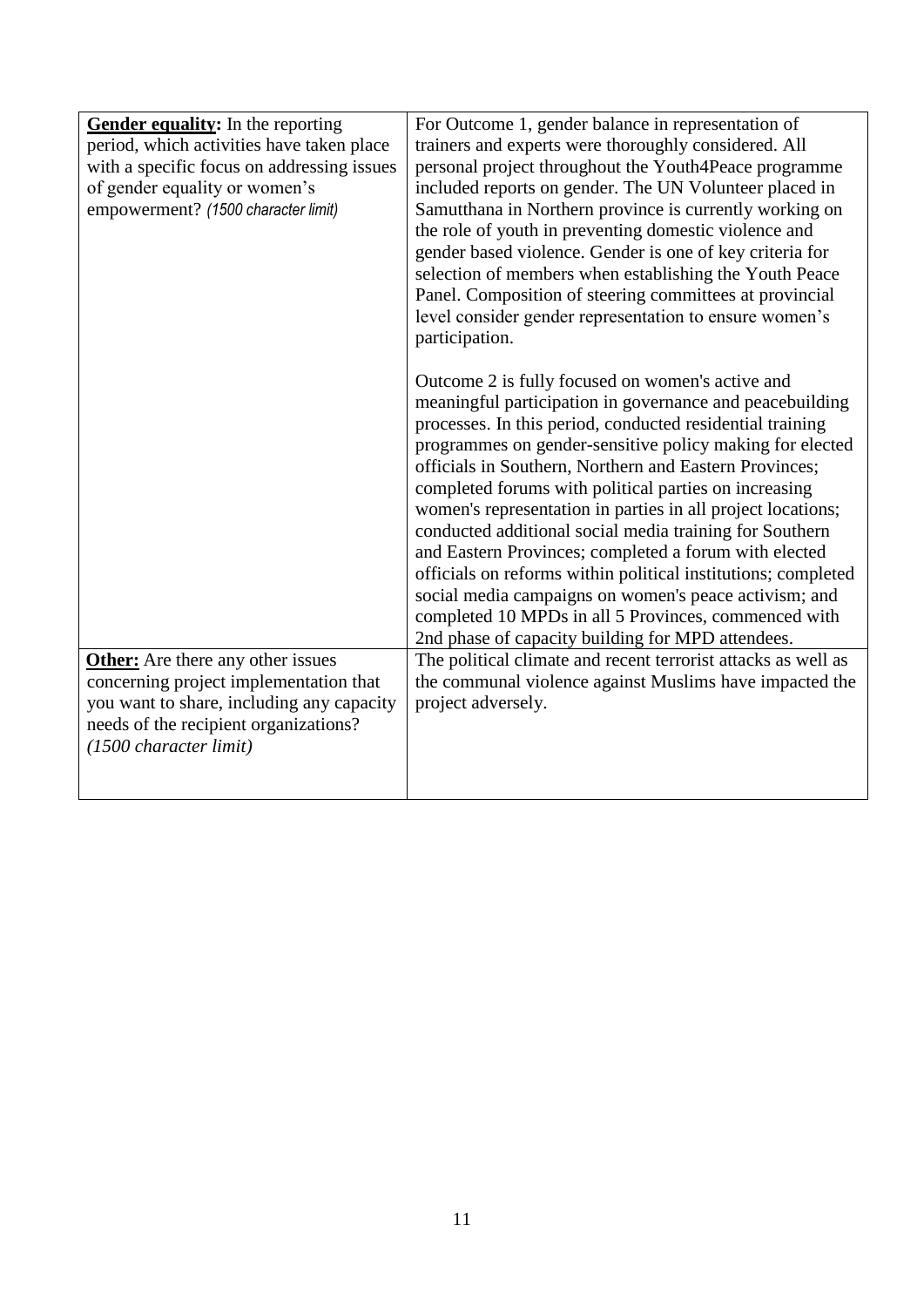**1.3 INDICATOR BASED PERFORMANCE ASSESSMENT***: Using the Project Results Framework as per the approved project document or any amendments- provide an update on the achievement of key indicators at both the outcome and output level in the table below (if your project has more indicators than provided in the table, select the most relevant ones with most relevant progress to highlight). Where it has not been possible to collect data on indicators, state this and provide any explanation.* Provide gender and age disaggregated data. (300 characters max per entry)

|                  | <b>Performance</b>  | <b>Indicator</b> | <b>End of project</b> | <b>Current indicator</b>   | <b>Reasons for Variance/ Delay</b> | <b>Adjustment of</b> |
|------------------|---------------------|------------------|-----------------------|----------------------------|------------------------------------|----------------------|
|                  | <b>Indicators</b>   | <b>Baseline</b>  | <b>Indicator</b>      | progress                   | (if any)                           | target (if any)      |
|                  |                     |                  | <b>Target</b>         |                            |                                    |                      |
| <b>Outcome 1</b> | Indicator 1.1       | $\overline{0}$   | 40%                   | Ongoing: Survey is         | The survey conducted with          | To be completed by   |
| Youth are        | % of youth          |                  |                       | currently being conducted  | NYSC was planned to initiate       | <b>July 2019</b>     |
| actively and     | engaged in          |                  |                       |                            | in February 2019 however due       |                      |
| positively       | peacebuilding       |                  |                       |                            | to the April attacks and           |                      |
| engaged in       | process who feel    |                  |                       |                            | communal violence against          |                      |
| the              | that they have      |                  |                       |                            | Muslims it was delayed.            |                      |
| peacebuildin     | been able to        |                  |                       |                            |                                    |                      |
| g process so     | positively          |                  |                       |                            |                                    |                      |
| that their       | contribute          |                  |                       |                            |                                    |                      |
| voices are       | Indicator 1.2       | n/a              | 20%                   | Ongoing: Survey is         | The survey conducted with          | To be completed by   |
| reflected in     | Proportion of       |                  |                       | currently being conducted  | NYSC was planned to initiate       | <b>July 2019</b>     |
| key policy       | youth population    |                  |                       |                            | in February 2019 however due       |                      |
| and decision     | who feel the        |                  |                       |                            | to the April attacks and           |                      |
| making           | peacebuilding       |                  |                       |                            | communal violence against          |                      |
| processes        | process is          |                  |                       |                            | Muslims it was delayed.            |                      |
| and              | inclusive and       |                  |                       |                            |                                    |                      |
| outcomes at      | responsive, by sex, |                  |                       |                            |                                    |                      |
| the national     | age, disability and |                  |                       |                            |                                    |                      |
| and sub-         | population group    |                  |                       |                            |                                    |                      |
| national         | Indicator 1.3       |                  | $\overline{4}$        | 3 steering committees to   | Dissolution of all provincial      |                      |
| levels.          | # of national and   |                  |                       | facilitate the development | councils combined with             |                      |
|                  | sub-national        |                  |                       | of provincial youth        | constitutional crisis and the      |                      |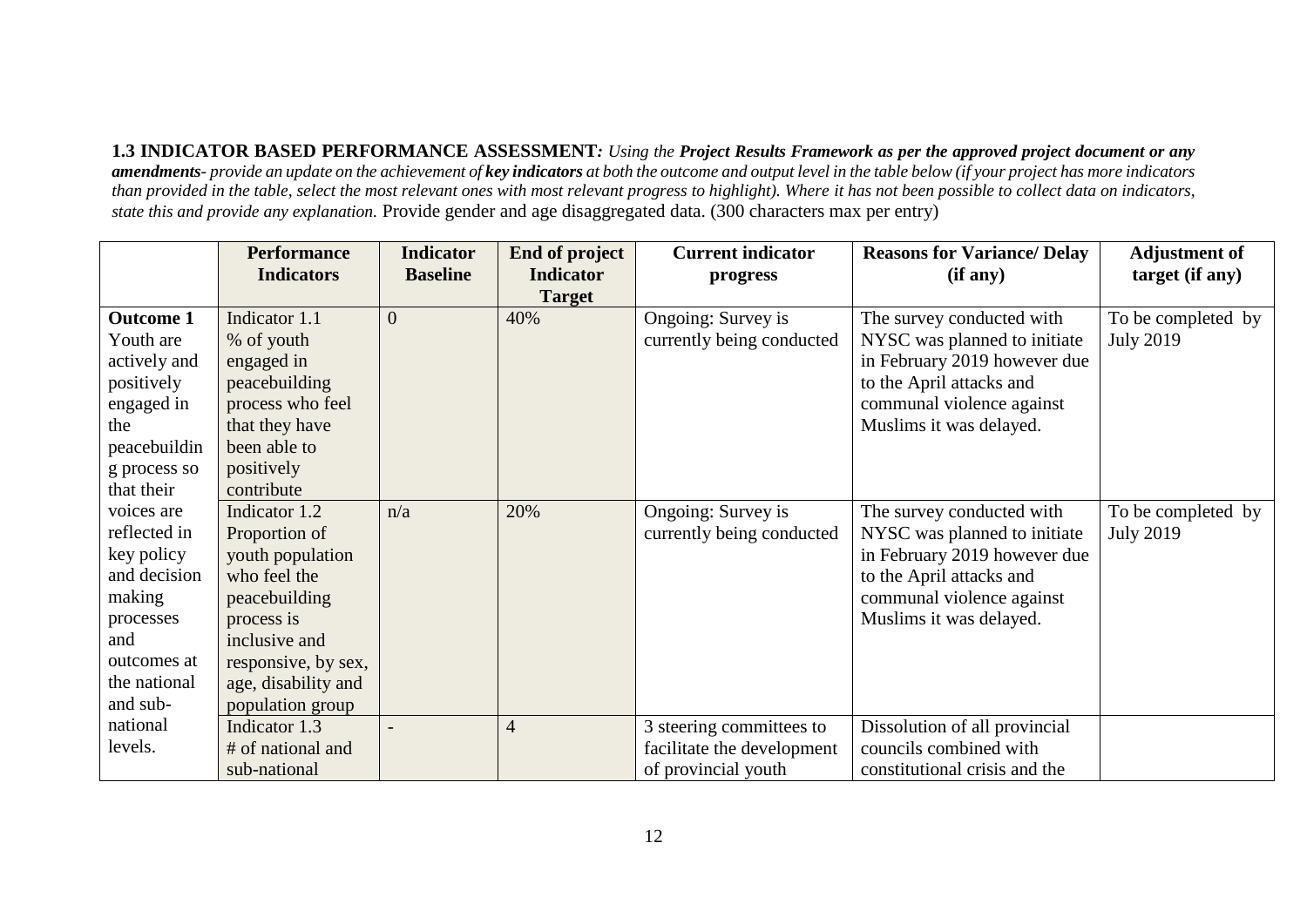|                                                                                                                                                                                          | policies and<br>recommendations<br>on peace and<br>reconciliation<br>consulted with<br>young people                                                                                                                                    |                |     | policies were set up<br>(North, East, Central) and<br>2 provincial youth policies<br>were drafted (North,<br>East).<br>Southern province -<br>meeting held with<br>provincial council<br>secretary to initiate the<br>formation of a steering<br>committee. | April 2019 attacks delayed<br>engagement with provincial<br>councils. |  |
|------------------------------------------------------------------------------------------------------------------------------------------------------------------------------------------|----------------------------------------------------------------------------------------------------------------------------------------------------------------------------------------------------------------------------------------|----------------|-----|-------------------------------------------------------------------------------------------------------------------------------------------------------------------------------------------------------------------------------------------------------------|-----------------------------------------------------------------------|--|
| Output 1.1<br>Increased<br>capacity<br>of youth-led<br>and youth-<br>focused<br>organizations<br>to engage in<br>peacebuildin<br>g<br>processes/inc<br>luding UNSC<br>Resolution<br>2250 | Indicator 1.1.1<br>Number of youth-<br>led and youth-<br>focused<br>organizations<br>supported to<br>increase young<br>people<br>engagement in<br>peacebuilding<br>through dialogue,<br>awareness raising<br>and knowledge<br>exchange | $\overline{0}$ | 5   | Completed- 6 UN<br><b>National Volunteers</b><br>placed to mainstream<br>UNSCR2250 at CSOs and<br>NYSC.                                                                                                                                                     |                                                                       |  |
|                                                                                                                                                                                          | Indicator 1.1.2<br># local youth<br>consulted for                                                                                                                                                                                      | 150            | 500 | Completed: reached 500+<br>youth from the 4 targeted<br>locations                                                                                                                                                                                           |                                                                       |  |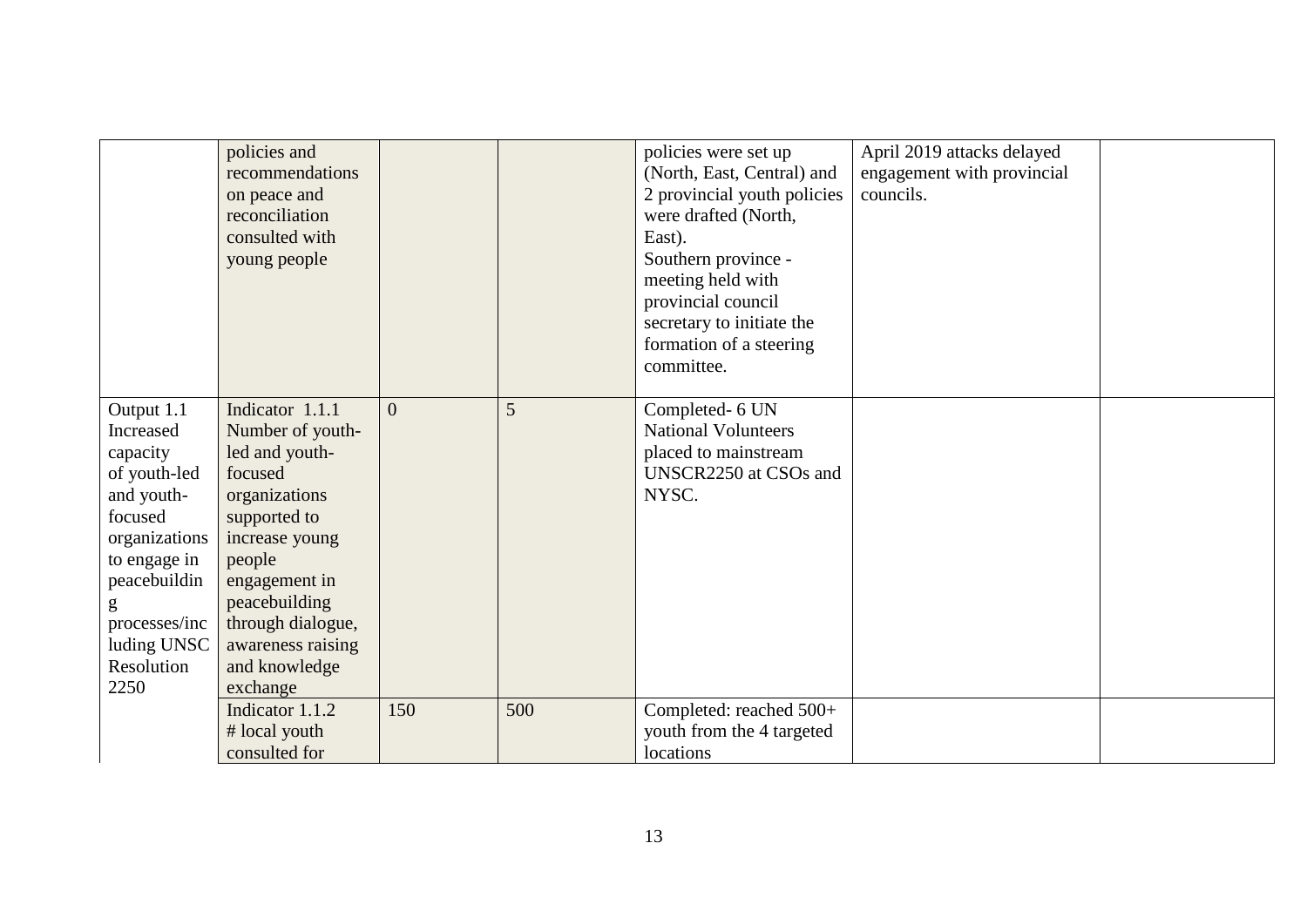|                                                                                                                    | policy priority<br>setting<br>disaggregated by<br>gender,<br>geographical<br>location,<br>population group                                                      |                                                                                         |                                                                                    |                                                                                                                                                                                      |                                                                                                                                             |                                                                                 |
|--------------------------------------------------------------------------------------------------------------------|-----------------------------------------------------------------------------------------------------------------------------------------------------------------|-----------------------------------------------------------------------------------------|------------------------------------------------------------------------------------|--------------------------------------------------------------------------------------------------------------------------------------------------------------------------------------|---------------------------------------------------------------------------------------------------------------------------------------------|---------------------------------------------------------------------------------|
|                                                                                                                    | Indicator 1.1.3<br>of Youth<br>$\lceil\% \rceil$<br>representation<br>within sub-national<br>institutions<br>level<br>and/or processes.                         | 0%                                                                                      | 20%                                                                                | <b>Ongoing: Provincial level</b><br>steering committees in the<br>North, East and Central<br>include representation of<br>youth (North $-18\%$ ; East<br>$-20\%$ ; Central $-25\%$ ) | Setting up of steering<br>committee in the southern<br>province delayed due to<br>political situation in 2018 and<br>April attacks in 2019. |                                                                                 |
|                                                                                                                    | Indicator 1.1.4<br>% of youth that<br>perceives or report<br>volunteering<br>having a positive<br>contribution<br>$\Omega$<br>peacebuilding                     | 0%                                                                                      | 70%                                                                                | Opinion poll will be<br>conducted in Q4 2019                                                                                                                                         |                                                                                                                                             |                                                                                 |
| Output 1.2<br>Increased<br>capacity of<br>national,<br>provincial<br>and sub-<br>national level<br>institutions to | Indicator 1.2.1<br>Amount of budget<br>secured within key<br>institutions<br>(specify which<br>institutions) at<br>central, provincial<br>and district level in | 2016 budget:<br>North $-2mn$<br>$East - 1mn$<br>South $-5$ mn<br>$Central -$<br>$22$ mn | North $-2.5$ mn<br>$East - 1.25mn$<br>South $-6.25$ mn<br>$Central -$<br>$27.5$ mn | <b>Ongoing: Central province</b><br>- first steering committee<br>was held to plan way<br>forward for the<br>development of a costed<br>action plan for youth.                       |                                                                                                                                             | Baseline and target<br>indicator updated to<br>reflect 25%<br>increment target. |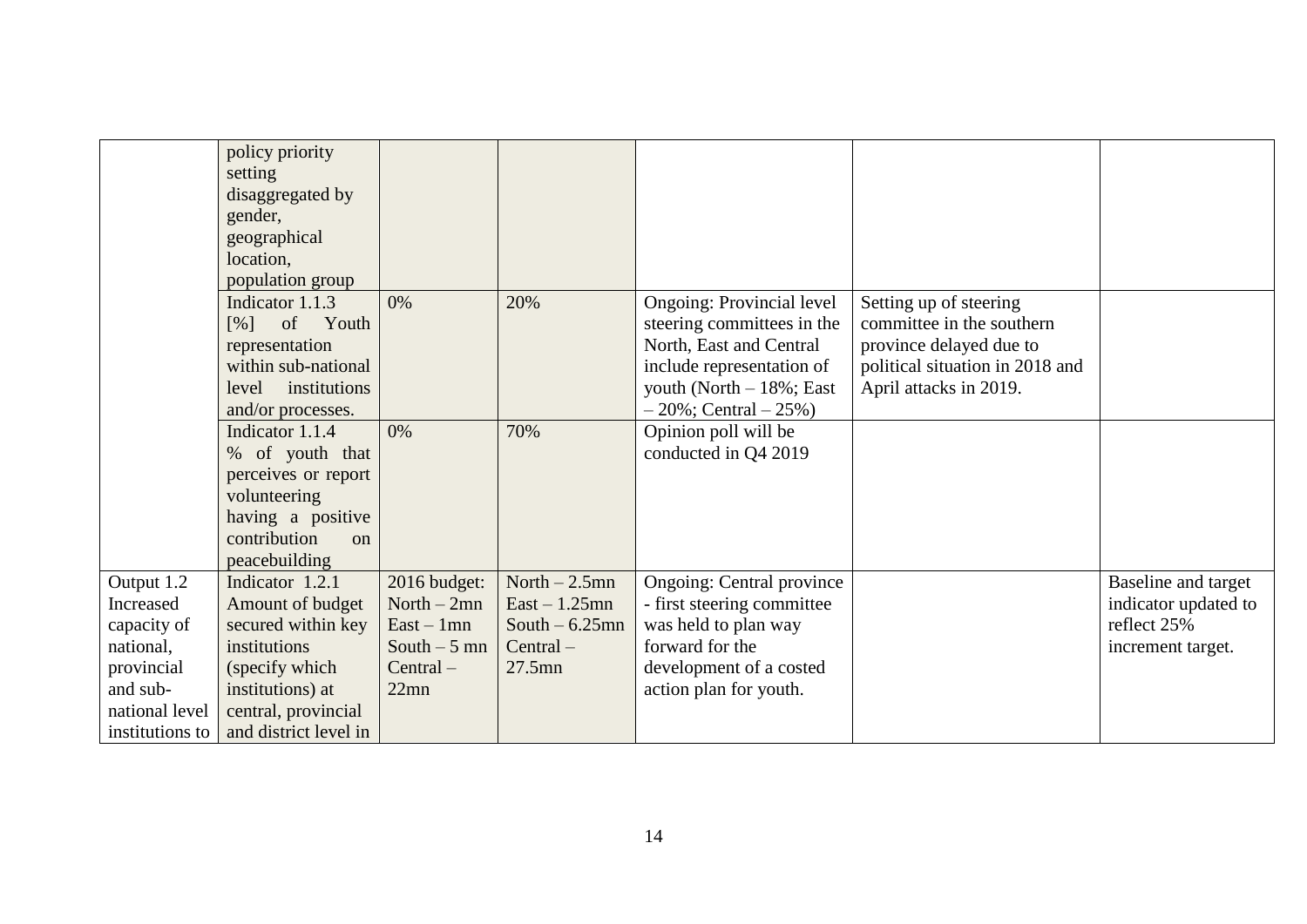| engage youth                                                                                                      | targeted locations                                                                                                                                    |                |                |                                                                                                                                                                  |                                                                                                                                                                                                              |                                                                                                                |
|-------------------------------------------------------------------------------------------------------------------|-------------------------------------------------------------------------------------------------------------------------------------------------------|----------------|----------------|------------------------------------------------------------------------------------------------------------------------------------------------------------------|--------------------------------------------------------------------------------------------------------------------------------------------------------------------------------------------------------------|----------------------------------------------------------------------------------------------------------------|
| in<br>peacebuildin<br>g and<br>linkages are<br>created for<br>policy-<br>making and                               | dedicated to youth.<br>Indicator 1.2.2<br><b>National Youth</b><br><b>Peace Panel</b><br>established and<br>operational.                              | $\overline{0}$ |                | Ongoing: Multi-<br>stakeholder meeting was<br>held to consult<br>government, non-profit<br>organisations and youth<br>on the YPP structure,                      | As the National Youth Peace<br>Panel was planned to be<br>linked to Government<br>processes and institutions,<br>with the recent political<br>developments in the country                                    |                                                                                                                |
| programming                                                                                                       |                                                                                                                                                       |                |                | composition and<br>functioning. Terms of<br>Reference YPP drafted<br>and will be finalised<br>following the recruitment<br>of 30 youth as members of<br>the YPP. | the progress made in engaging<br>Government counterparts has<br>been impacted. Further, the<br>recruitment of 30 members<br>was delayed due to April 2019<br>attacks.                                        |                                                                                                                |
|                                                                                                                   | Indicator 1.2.3<br># of policies that<br>formally<br>are<br>considered by the<br>Youth<br><b>National</b><br>Peace Panel.                             | n/a            | $\overline{2}$ |                                                                                                                                                                  | <b>Establishment of Youth Peace</b><br>Panel was delayed due to<br>April 2019 attacks. YPP will<br>be established in July.                                                                                   |                                                                                                                |
| <b>Outcome 2</b><br><b>State</b><br>decision-<br>making<br>processes are<br>more<br>equitable and<br>inclusive to | Indicator 2.1<br>Number of cross-<br>initiatives<br>party<br>conducted by local<br>authorities<br>to<br>enhance women's<br>leadership/governa<br>nce. | $\Omega$       | 5              | Ongoing.                                                                                                                                                         | One capacity building<br>workshop held for Kandy<br>district. Second and third<br>phases of capacity building<br>and assessment for MPDs<br>have been delayed due to the<br>terrorist attacks in April 2019. | As noted earlier, this<br>indicator, baseline<br>and target have been<br>revised to note shift<br>in strategy. |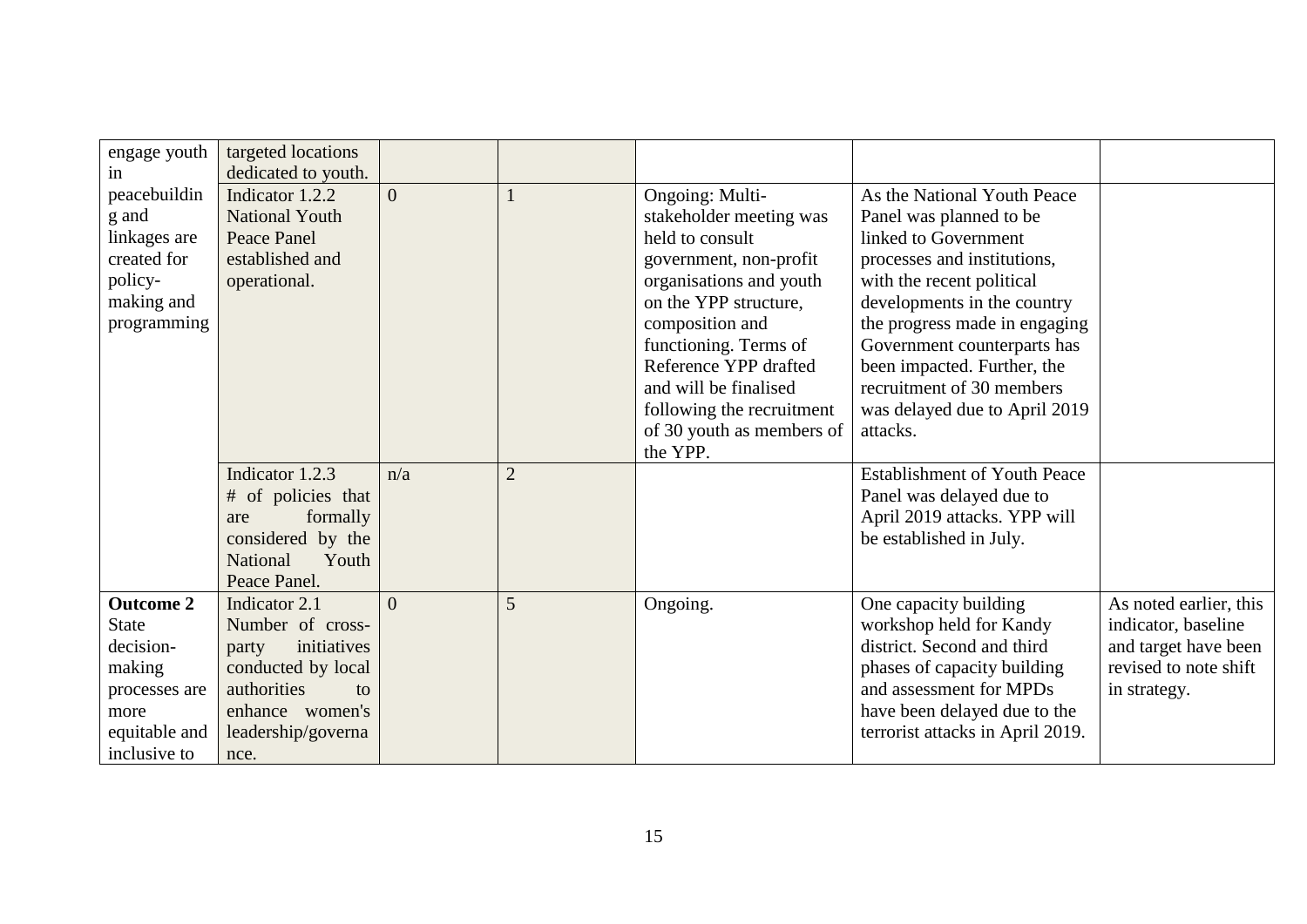| enable<br>women's<br>meaningful<br>participation<br>and<br>leadership in<br>governance<br>and                                 | Indicator 2.2<br>Number of gender-<br>responsive<br>local<br>plans developed                                                                                                                      | $\overline{0}$ | $\overline{4}$                               | Ongoing. Four action<br>plans developed at<br>provincial level for<br>Southern Province;<br>Northern and Eastern<br>Provinces; for Kurunegala<br>(NW Province) and<br>Kandy (Central Province). | Work by implementing<br>partner and UN Women<br>delayed due to the April 2019<br>attacks.                                                      | As noted earlier, this<br>indicator has been<br>revised to note shift<br>in strategy. |
|-------------------------------------------------------------------------------------------------------------------------------|---------------------------------------------------------------------------------------------------------------------------------------------------------------------------------------------------|----------------|----------------------------------------------|-------------------------------------------------------------------------------------------------------------------------------------------------------------------------------------------------|------------------------------------------------------------------------------------------------------------------------------------------------|---------------------------------------------------------------------------------------|
| peacebuildin<br>g.                                                                                                            | Indicator 2.3<br># of times women<br>politicians<br>and<br>women's groups in<br>targeted<br>communities come<br>together to discuss<br>common<br>community<br>positions.                          | $\Omega$       | 8                                            | 10 MPDs have been<br>completed in 5 Provinces /<br>16 districts. Attendees will<br>convene again twice for<br>the capacity building and<br>follow-up assessments<br>later this year $/ 2020$ .  | Second and third phases of<br>capacity building and<br>assessment for MPDs have<br>been delayed due to the<br>terrorist attacks in April 2019. |                                                                                       |
| Output 2.1<br>Increased<br>capacity<br>among select<br>women<br>political<br>candidates<br>and local<br>leaders<br>(women and | Indicator 2.1.1<br>of<br>$\%$<br>targeted<br>leaders<br>women<br>who are aware of<br>information<br>key<br>related<br>to<br>and<br>governance<br>peacebuilding<br>processes<br>and<br>procedures. | $\theta$       | At least 50% of<br>targeted women<br>leaders | Partially completed.<br>Capacity building on<br>gender-sensitive policy<br>making conducted for<br>Southern, Northern and<br><b>Eastern Provinces.</b>                                          | Remaining capacity building<br>programmes by implementing<br>partner have been delayed due<br>to the terrorist attacks in April<br>2019.       |                                                                                       |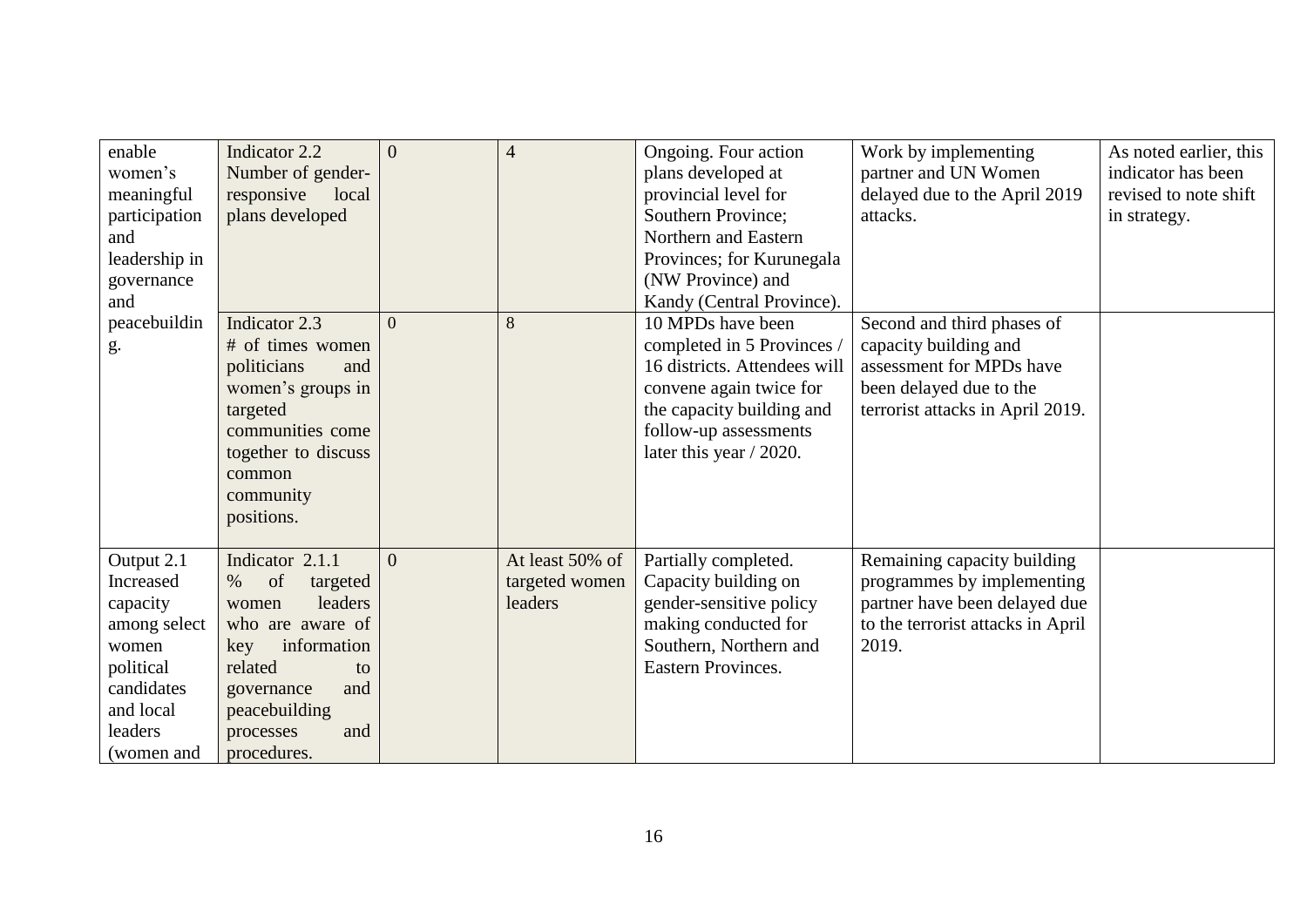| men) to       | Indicator 2.1.2       | $\overline{0}$ | At least 50% of | Ongoing development of       |                                  |                        |
|---------------|-----------------------|----------------|-----------------|------------------------------|----------------------------------|------------------------|
| promote       | Number of those       |                | trained people. | course contents for 7-day    |                                  |                        |
| engagement    | trained who<br>are    |                |                 | course on women's            |                                  |                        |
| of women in   | able to cite at least |                |                 | engagement in                |                                  |                        |
| governance    | example<br>of<br>one  |                |                 | peacebuilding.               |                                  |                        |
| and           | applying<br>the       |                |                 |                              |                                  |                        |
| peacebuildin  | their<br>training in  |                |                 |                              |                                  |                        |
| g processes.  | work by<br>three      |                |                 |                              |                                  |                        |
|               | months<br>after       |                |                 |                              |                                  |                        |
|               | training.             |                |                 |                              |                                  |                        |
|               | Indicator 2.2.1       | $\Omega$       | 5               | Ongoing. 10 Multi-Party      | Second and third phases of       | As noted earlier, this |
| Output 2.2    | of<br>Number          |                |                 | Dialogues have been          | capacity building and            | indicator, baseline    |
| Increased     | municipalities        |                |                 | completed convening          | assessment for MPDs have         | and target have been   |
| capacity of   | capacitated<br>on     |                |                 | elected officials from       | been delayed due to the          | revised to note shift  |
| national and  | collective            |                |                 | local authorities across 16  | terrorist attacks in April 2019. | in strategy.           |
| sub-national  | leadership at<br>the  |                |                 | districts, approx. 208 of    |                                  |                        |
| institutions, | local level.          |                |                 | 341 local authorities in Sri |                                  |                        |
| including     |                       |                |                 | Lanka (i.e. approx 61%)      |                                  |                        |
| political     | Indicator 2.2.2       | N/A            | At least 75% of | Forum on reforms within      | Work by implementing             | Target has now been    |
| parties, to   | % of people who       |                | those trained.  | political institutions       | partner delayed following the    | defined from "TBD"     |
| ensure        | believe<br>that       |                |                 | completed. Forums with       | terrorist attacks of April 2019. | to "At least 75% of    |
| policies,     | presence of women     |                |                 | political parties on         |                                  | those trained".        |
| plans, and    | leadership<br>in      |                |                 | increasing women's           |                                  |                        |
| budgets are   | positions leads to    |                |                 | representation within        |                                  |                        |
| gender-       | improved policy-      |                |                 | parties completed in all 5   |                                  |                        |
| responsive.   | making.               |                |                 | Provinces.                   |                                  |                        |
|               | Indicator 2.3.1       | $\Omega$       | 25              | Completed. Additional        |                                  |                        |
| Output 2.3    | Number of women       |                |                 | training for 39 women        |                                  |                        |
|               | leaders at national,  |                |                 | officials in Ampara and      |                                  |                        |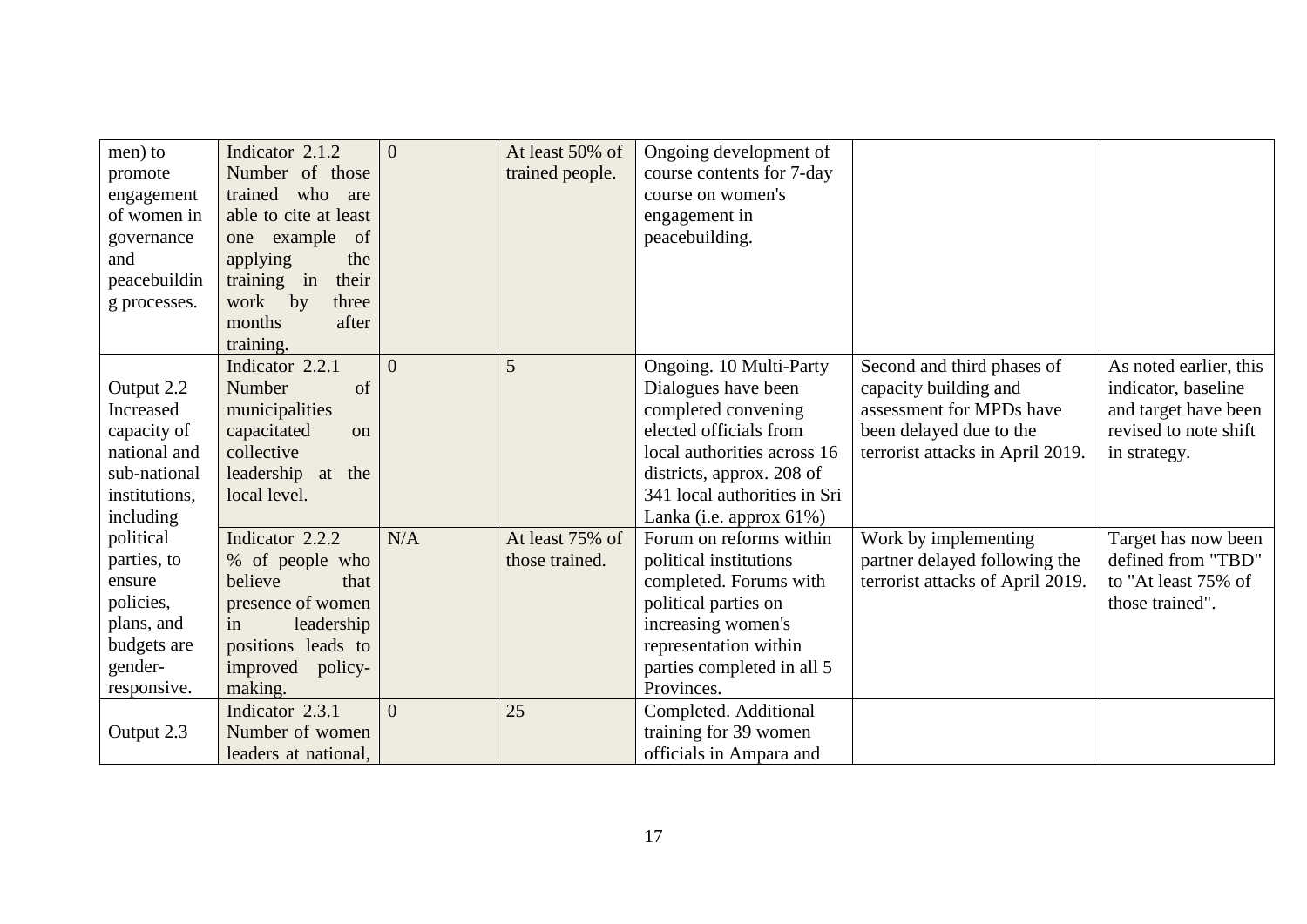| Women         | provincial<br>and     |                | Galle districts was       |  |
|---------------|-----------------------|----------------|---------------------------|--|
| leaders       | local level in target |                | provided on basic         |  |
| promote       | locations who use     |                | computer literacy and use |  |
| increased     | social<br>media       |                | of social media.          |  |
| civic         | platforms<br>to       |                |                           |  |
| engagement    | engage with the       |                |                           |  |
| on issues     | public.               |                |                           |  |
| related to    | Indicator 2.3.2       | $\overline{4}$ | Ongoing. 1 trilingual     |  |
| governance,   | Number of social      |                | advocacy tool             |  |
| reconciliatio | media<br>advocacy     |                | (informative video)       |  |
| n and TJ.     | campaigns             |                | disseminated on women's   |  |
|               | designed<br>and       |                | peace activism. The video |  |
|               | supported.            |                | was viewed 140,096 times  |  |
|               |                       |                | and reached 190,478       |  |
|               |                       |                | people.                   |  |
|               |                       |                | 1 trilingual month-long   |  |
|               |                       |                | advocacy campaign in      |  |
|               |                       |                | March 2019 on women's     |  |
|               |                       |                | peace activism titled 30  |  |
|               |                       |                | Days of Sri Lankan        |  |
|               |                       |                | Feminism was completed,   |  |
|               |                       |                | earning 26,510 twitter    |  |
|               |                       |                | impressions and reaching  |  |
|               |                       |                | 17,889 people on          |  |
|               |                       |                | FaceBook.                 |  |
|               |                       |                |                           |  |